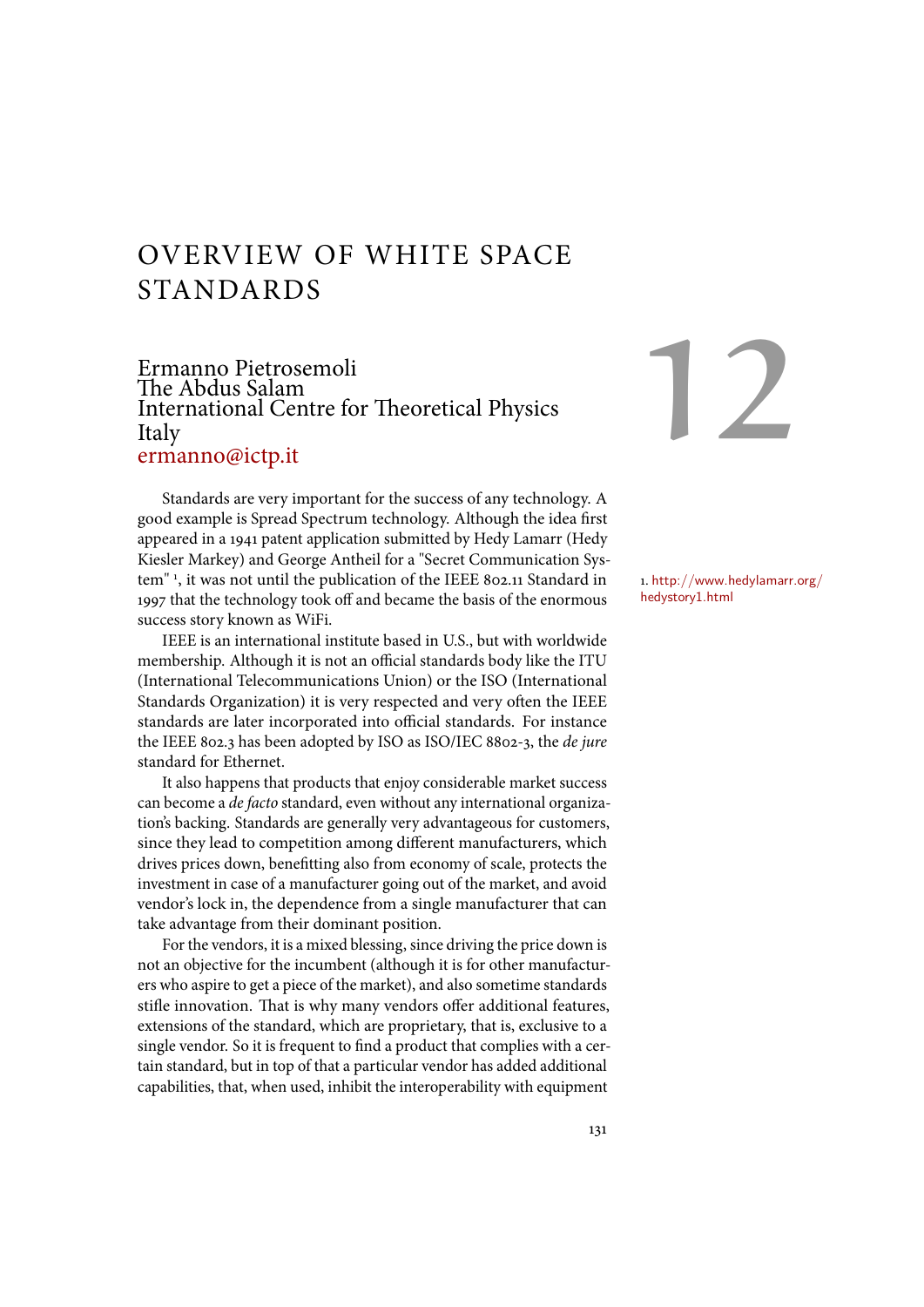

Figure 12.1: Photograph of Hedy Lamarr, movie star and inventor of Spread Spectrum http://www.uh.edu/engines/epi435.htm

from other vendors. For example, standard WiFi radios are not well suited for long distance point to point links, because the medium access protocol was designed for short distance point to multipoint links. Many manufacturers have addressed the issue by offering, alongside CSMA/CA (Carrier Sense Multiple Access/Collision Avoidance), the standard WiFi medium access protocol, alternatives based on TDM (Time Division Multiple Access), which can significantly enhance the throughput at long distances at the sacrifice of interoperability

# 12.1 examples of wireless standards

Official standards take a long way to be ready for publication, since very often they affect vested interests and compromises must be reached among the different stakeholders in order to reach consensus. Figure 12.2 shows some of the wireless standards with respect to geographic coverage, spanning from WPAN (Wireless Personal Area Networks) with reach of less than 15 m, to WLAN (Wireless Local Area Networks) extending to some 150 m, going to WMAN (Wireless Metropolitan Area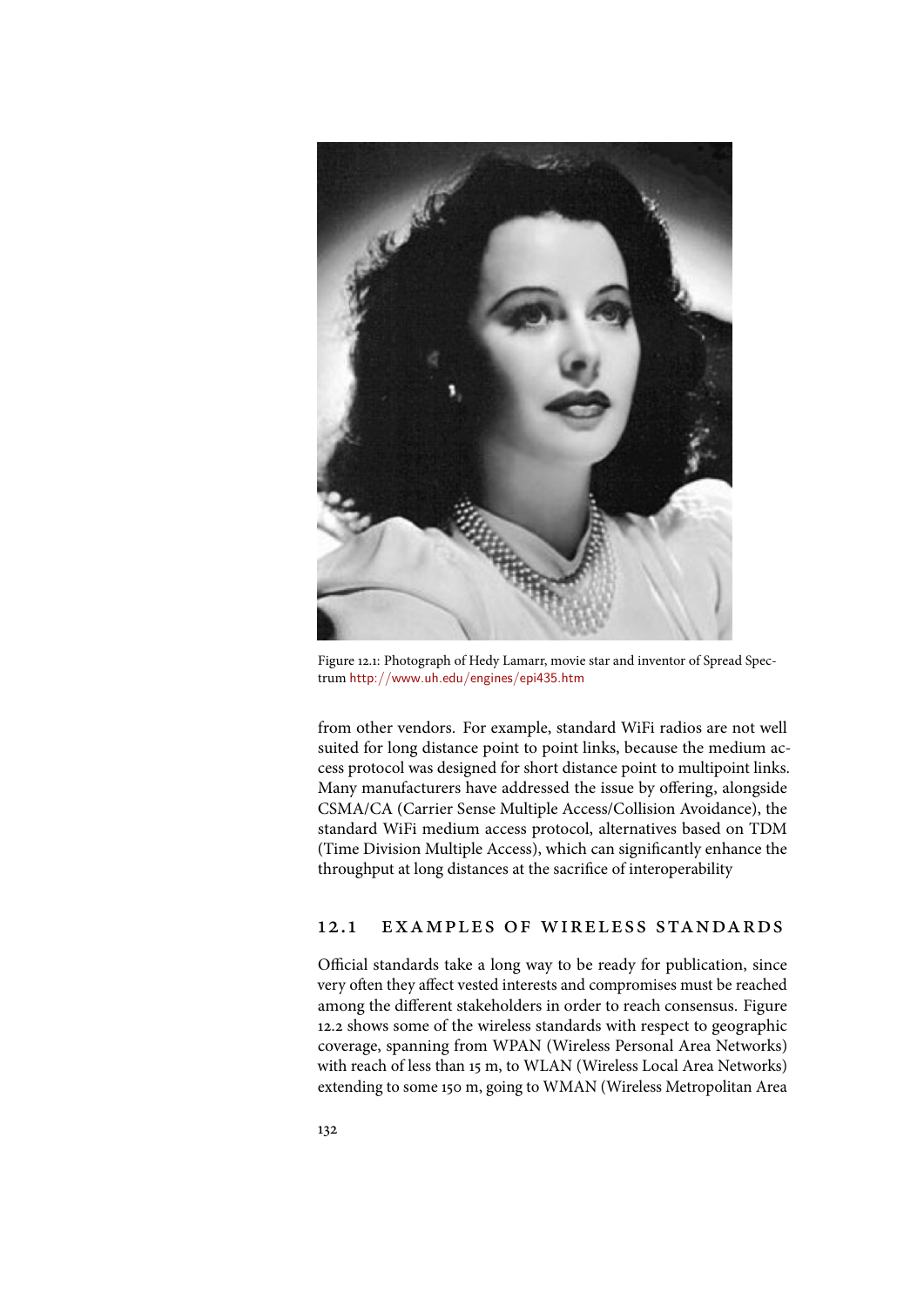

Figure 12.2: Geographical range for some wireless standards.

Networks) covering about 50 km. A special case is that of WWAN (Wireless Wide Area Networks), the cellular networks, in which each base station defines a cell of few kilometers of radius, but the cells are interconnected with backhaul links that can extend the coverage indefinitely. WRAN (Wireless Regional Area Networks can extend up to 100 km from a single base station.

#### 12.2 white spaces standards

In general, all the standards specify fixed and mobile stations with different capabilities, and further differentiate between stations that can operate independently and those that need to be enabled by a primary station before attempting to use the channel.

Spectrum sensing is another common feature, which consists of the scanning of the RF energy in a given channel to detect the presence of incumbents. This can be augmented (at the cost of added complexity) by processing the received signal plus noise in order to obtain statistical features that help to discriminate between the signal and the accompanying noise (without prior knowledge of the signal or the propagation channel). Further signal detection precision can be obtained when either the propagation features of the channel or the type of signal to be detected are known, at the cost of more complexity, detection time and loss of generality<sup>2</sup>.

Spectrum occupancy is also determined by compiling a database of all known primary users, with precise geographical coordinates, transmitted power, frequency and antenna pattern. This information is used to produce estimates of coverage area for each using detailed terrain elevation maps and/or RF propagation models. A White Space device

2. Yucek, T., Arslan, H., "A Survey of Spectrum Sensing Algorithms for Cognitive Radio Applications", IEEE Commun. Surveys & Tutorials, vol. 11, No 1, 1st qtr.2009, pp. 116-130. http://xanthippi.ceid. upatras.gr/courses/mobile/2009\_ 10/cognitive.pdf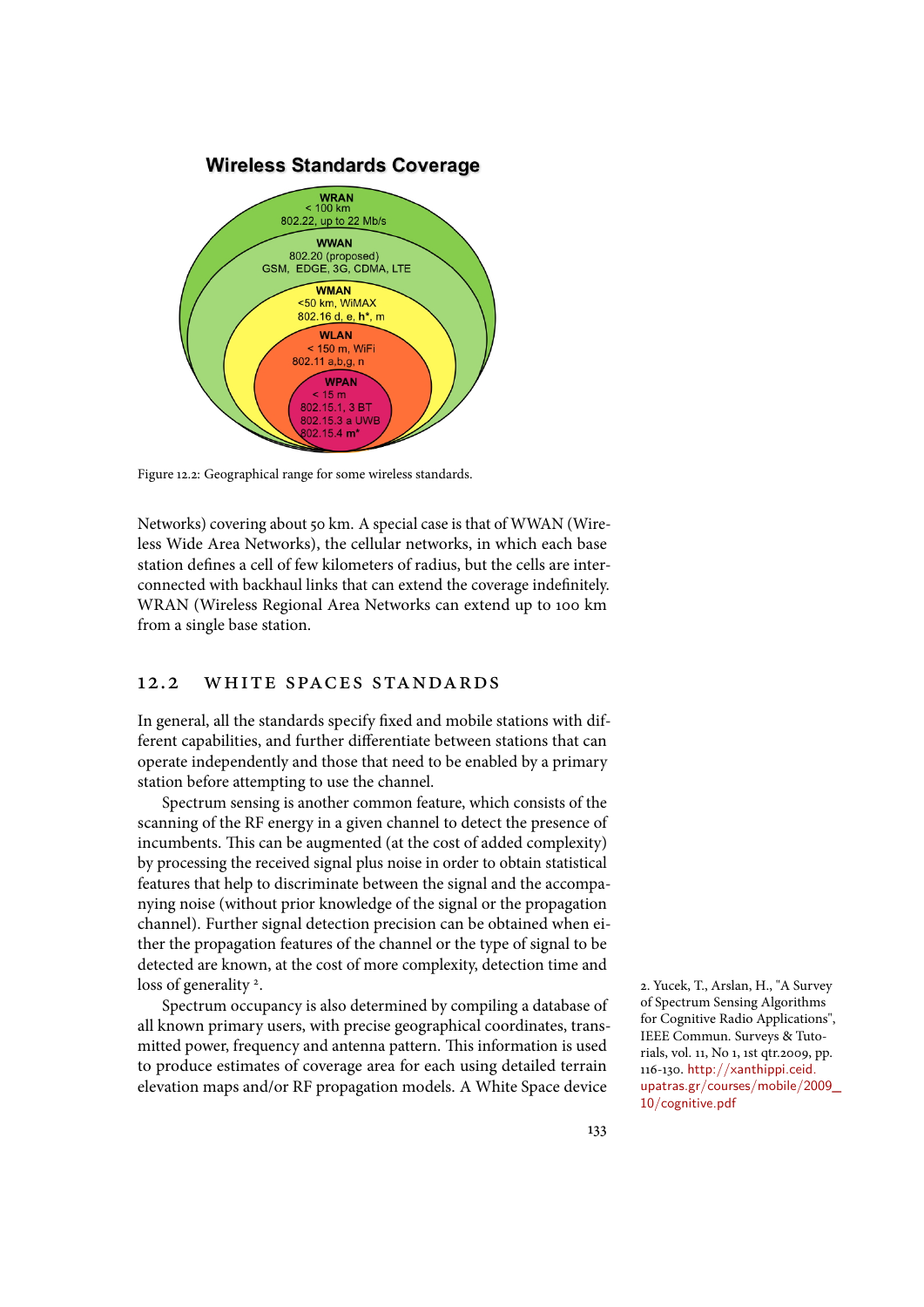must query such database to obtain information about which channels are available in its location at a given time, to avoid interfering with incumbents. In the following we give an overview of some wireless standards in TV white spaces.

#### 12*.*2*.*1 *IEEE* 802*.*22

The IEEE 802.22 is the first world wide effort to define a standardized air interface based on Cognitive Radio (CR) techniques for the opportunis-3. C. Cordeiro, K. Challapali and htic use of  $\operatorname{TV}$  bands on a non-interfering basis 3. Cognitive Radio is a device capable of adjusting its operating parameters accordingly with the environment in which it is currently deployed. The standard covers the whole TV spectrum from 54 MHz to 862 MHz, although its application in different countries will use only portions of this range which is also used by many other services besides TV, like emergency and aeronautical communications, radioastronomy (RAS, 608-614 MHz), aeronautical radionavigation (ARNS, 645-790 MHz), trunking and so on. The primary target of IEEE 802.22 is to use Cognitive Radio techniques to enable sharing of geographically unused spectrum allocated to TV broadcast services to build Wireless Regional Area Networks (WRAN), to deliver wireless broadband access to rural and remote areas. Numerous other crucial markets for this standard include single family residential, multi-dwelling units, small office/home office (SOHO), small businesses, multi-tenant buildings as well as public and private campuses. In terms of service coverage, the standard is capable of facilitating access ranging from a minimum of 10 km to a maximum of 100 km, if enough transmitted power is allowed and propagation characteristics are exceptional, but to accommodate the longer distances will require adjustments in the timing protocol. With the current EIRP (Equivalent Isotropic Radiated Power, the actual power transmitted after taking in consideration the transmitting antenna gain) of 4 W in the US, the maximum range is about 30 km with reasonable CPE antenna gains, and without any change to the basic timing protocol. This enhanced coverage range offers unique technical challenges regarding interference as well as opportunities for offering cost effective services in sparsely populated areas.

> The topology is the same as that of a typical cell phone operator, point to multi-point with a Base station (BS) and several clients, the CPEs (Consumer Premise Equipment). The BS can serve up to 512 fixed or portable CPE units equipped with outdoor directional antennas. Target service capacity is to deliver to a CPE at the edge of coverage a minimum throughput, 1.5 Mb/s in the downstream direction and 354 kb/s in the upstream direction, comparable to DSL services. Closer CPEs might enjoy higher throughput, and the total capacity of the Base Station is up to 22 Mbit/s per channel. IEEE 802.22 requires two separate antennas at each CPE: one directional and one omni-directional. The directional antenna is pointed towards the base station and is used for communication

D. Birru, IEEE 802.22: An Introduction to the First Wireless Standard based on Cognitive Radios, Journal of Communications, VOL. 1, NO. 1, April 2006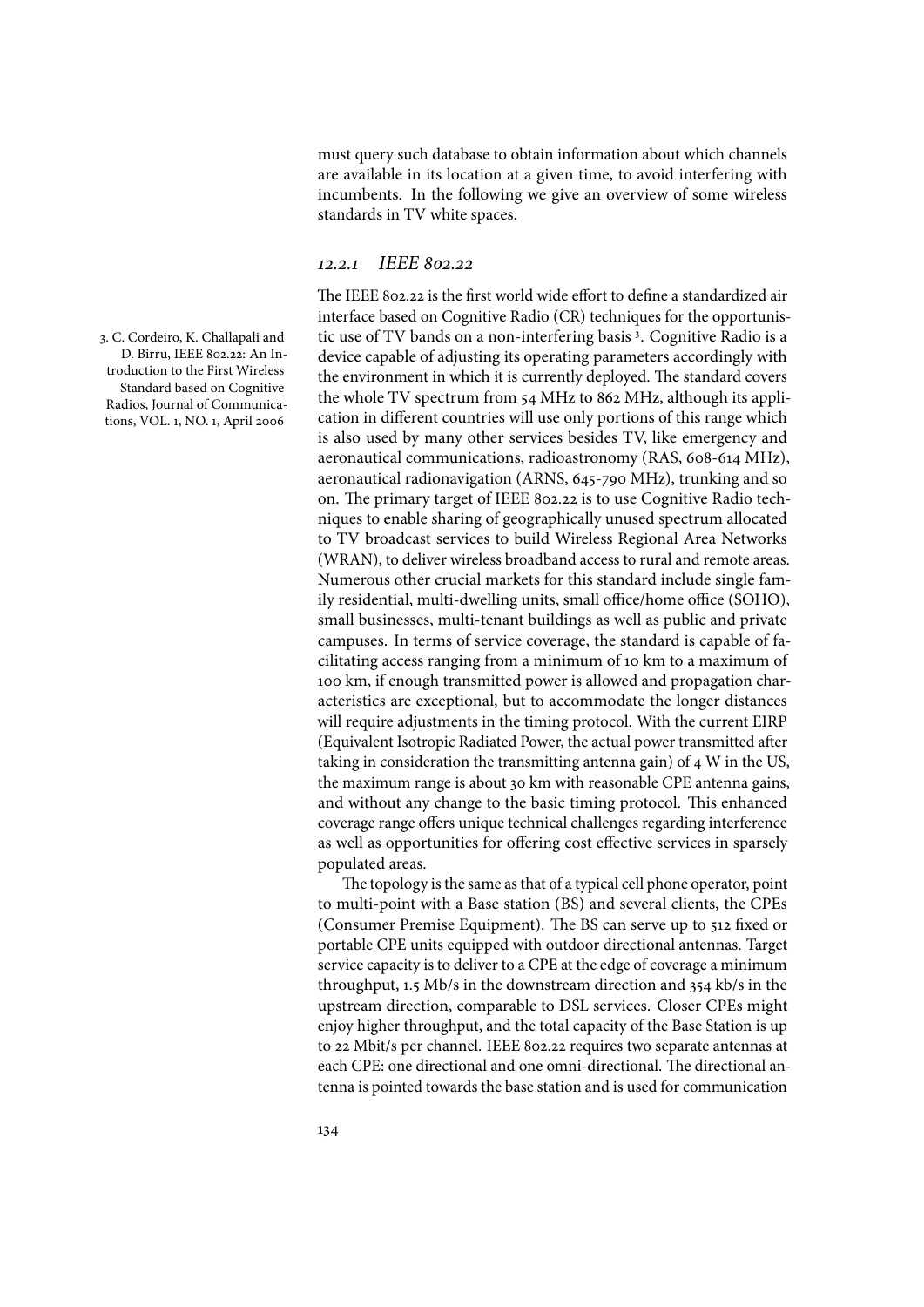purposes, while the omni-directional antenna is required for sensing purposes. The advanced radio capabilities include dynamic spectrum access, incumbent database access, accurate geolocation techniques, spectrum sensing, regulatory domain dependent policies, spectrum etiquette, and coexistence for optimal use of the available spectrum <sup>4</sup>.  $\frac{4. \text{http://standards.ieee.org/news/} }{4. \text{http://standards.ieee.org/news/} }$ 

Currently, there are  $\alpha$  active standards in this family officially approved: 802.22 for physical and media access layer, 80.22.1 for Interference Protection and 802.22.2 covering Installation and Deployment, issued in 2012 <sup>5</sup>. The standards are available from the IEEE page, at no  $\,$  5. http://standards.ieee.org/ cost for the ones that are older than 6 months.

In an IEEE 802.22 cell, multiple CPEs are managed by a single BS that controls the medium access. The downstream is TDM (Time Division Multiple Access) where the BS transmits and the CPE receives. The upstream transmissions, where the CPEs transmit and the BS receives, are shared by CPEs on a demand basis, according to a DAMA/OFDMA (Demand Assigned Multiple Access/Orthogonal Frequency Diversity Multiple Access) scheme. The MAC (Media Access Control) implements a combination of access schemes that efficiently control contention among CPEs while at the same time attempting to meet the latency and bandwidth requirements of each user application. This is accomplished through four different types of upstream scheduling mechanisms: unsolicited bandwidth grants, polling, and two contention procedures; one based on MAC header and another based on CDMA (Code Division Multiple Access). This provides flexibility to accommodate different types of traffic, while preventing interference to the incumbent and also managing the access to the shared channel among different secondary users, in what is called self-coexistence mode. The sharing of the channel is accomplished by dividing the frame in two parts: a downstream subframe (DS) and an upstream (US) subframe. The boundary between the two subframes is adaptive to better accommodate traffic asymmetries. Time division duplexing (TDD) is the only mode currently supported by the standard. The difference between propagation times of far away and close CPEs is taken care of by time buffers inside the frame.

#### *Incumbent Protection*

Understandably, this has been the focal point for White Spaces viability. It is accomplished mainly by two mechanisms: database query and channel occupancy sensing. A third mechanism, using beacons to signify channel occupancy is also part of the standard, but it is not normally used since it entails modifications of incumbent's transmission protocols. Neither the BS nor the clients shall operate on the same channel or on the first adjacent channels of a TV operation within the TV protected contour, as defined in the respective coverage database (if one exists). However, they may operate on co-channels or adjacent channels outside this protected contour as long as they are located at sufficient separation distances beyond this protected contour. The parameter used to quantify

2011/802.22.html

develop/wg/WG802.22.html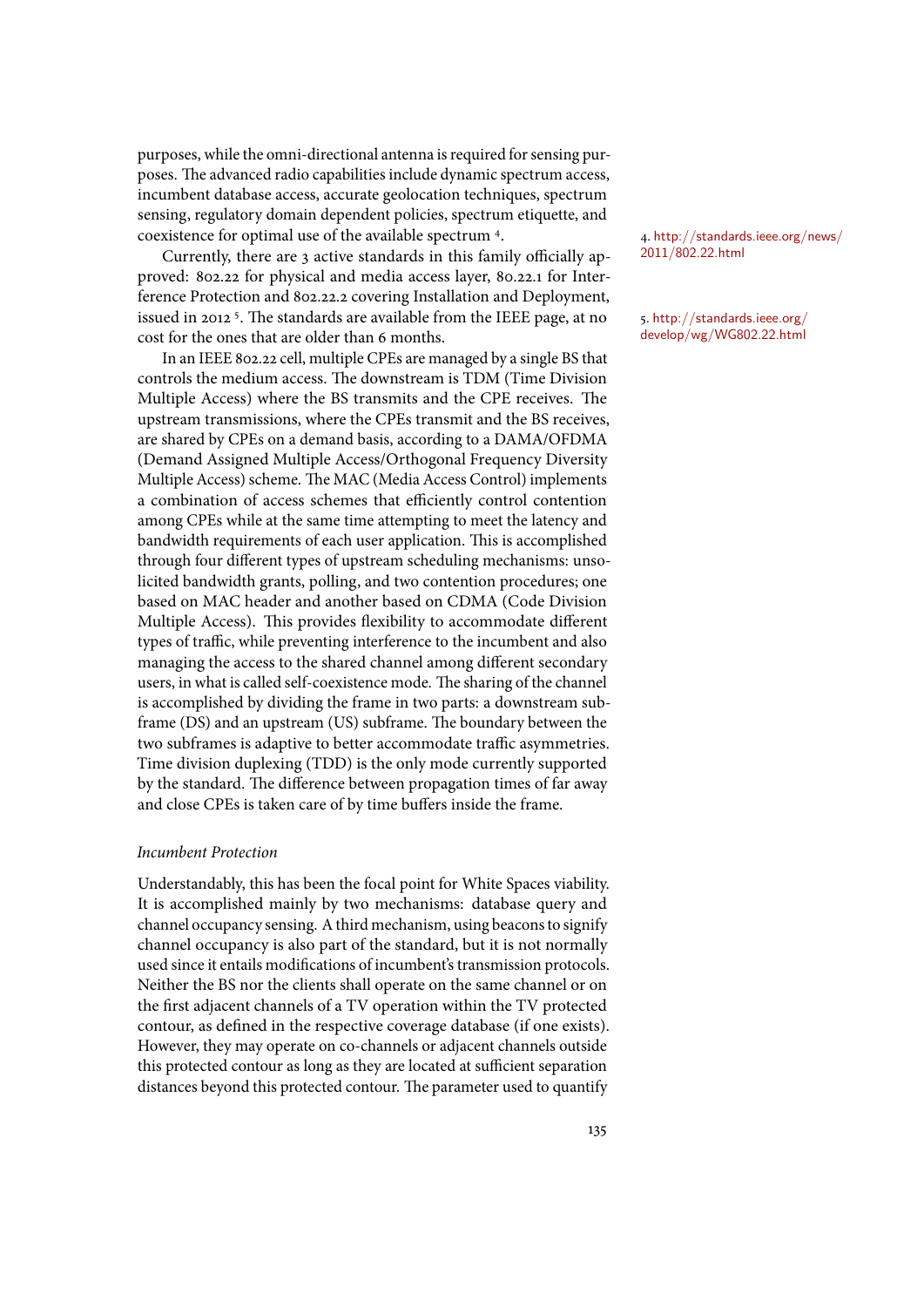this aspect is the Adjacent Channel Leakage Ratio (ACLR). The protected contour corresponds to the geographical area potentially served by a given TV transmitter, which is derived from its coordinates, transmitted power and antenna radiation pattern using some propagation model like the Longley-Rice, Hata, or any other indicated by the corresponding administration.

The BS must perform incumbent detection by means of spectrum sensing in each of the channels listed on the available channel list and also each adjacent channel if its EIRP (Equivalent Isotropic Radiated Power) exceeds the limit specified by the corresponding regulatory domain. This is done by means of an omnidirectional antenna independent of the one used for actual communication that can be directional.

#### *Main Features*

The main features of IEEE 802.22 are:

- Spectrum Sensing
- Spectrum Sharing (by agreement or compulsory)
- Location Identification by the Mobile
- Network/System/Service Discovery
- Frequency Agility
- Dynamic Frequency Selection
- Avoidance of co-channel operation
- Adaptive Modulation/Coding
- Transmit Power control
- Dynamic System/Network Access
- Mobility and Connection Management
- Security Management

The major challenges facing the deployment of IEEE 802.22 in developed countries are the self coexistence and the hidden incumbent problem. The self coexistence issue is associated with challenges raised by other cognitive radio systems in the same geographical area. This led the creation of the IEEE 802 committee project 802.19.1 to develop standards for TV white space coexistence methods in 2009. The hidden incumbent refers to the fact that a WS device assessing channel occupancy with its low gain omni-directional antenna might not be able to detect an incumbent signal that could on the other hand be detected by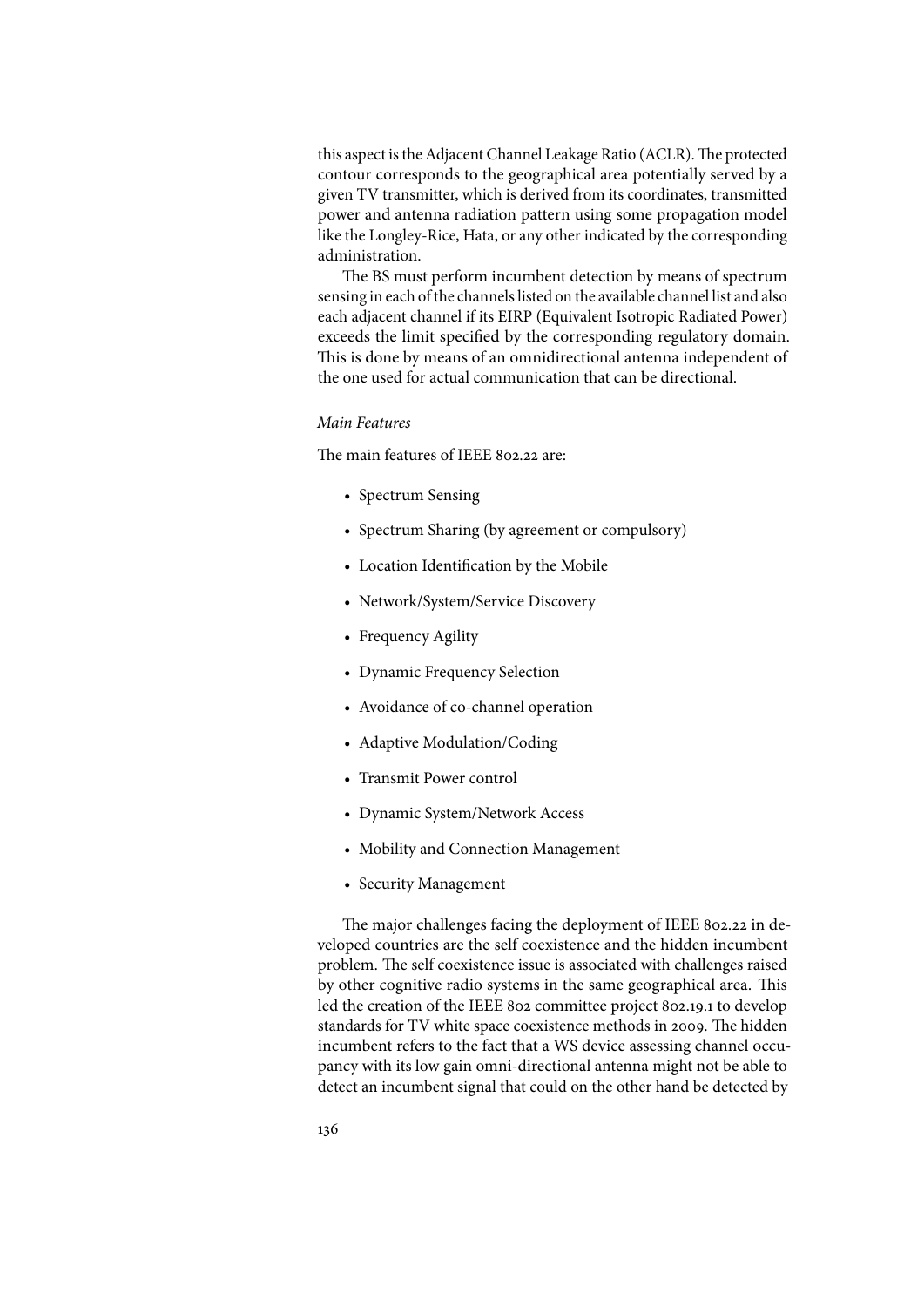a high gain TV antenna. This aspect is analyzed in the Bute case study described in this booklet.

Recently, the IEEE 802.22.b working group (WG) is specifying an amendment standard for supporting the smart grid network using **WRAN** 

#### 12*.*2*.*2 *IEEE* 802*.*11*af*

The IEEE 820.11af study group was formed in January 2010 to adopt 802.11 for TV band operation. The concept behind 802.11af is to leverage the success of WiFi while addressing the limitations due to propagation characteristics and unlicensed spectrum congestion, implementing wireless broadband networks in the bandwidth allocated to TV broadcasts stations, and has been called super WiFi and also White-FI. The advantages of IEEE 802.11af are:

- **Propagation characteristics** 802.11af systems operate at frequencies below 1 GHz, which would allow coverage of greater distance. Current WiFi systems use frequencies in the ISM bands, at 2.4 GHz and 5 GHz, where signals are more absorbed by walls and suffer greater free space and obstacle losses.
- **New Spectrum Availability** The greatest challenge of current WiFi implementations is that the 2.4 GHz band is very crowded and the 5 GHz one is also approaching saturation, hence the need to make use of other frequencies. However, it will be necessary to aggregate several TV channels to reach the 20 MHz bandwidth currently employed in WiFi and thus match the throughput at the higher frequency. Nevertheless there are many applications that can make do with lower data rates and can be accommodated in the bandwidth of a single TV channel which can be 6 or 8 MHz, depending on the country allocation. In the IEEE 802.11af draft standard, four bandwidths: 5 MHz, 10 MHz, 20 MHz and 40 MHz are defined regardless of regulatory domain. It means that channel bandwidth can be adaptively changed when several adjacent TV channels are available, which is often the case in developing countries.

802.11af includes three different stations types: fixed, enabling, and dependent<sup>6</sup>.

Fixed and enabling STAs are stations that broadcast its registered location. The enabling STA controls the operation of unregistered STAs, i.e. dependent STAs. The enabling STA gets the available channel information from the TV WS database, and transmits the Contact Verification Signal (CVS). The CVS is used for establishing that the dependent STAs are still within the range of enabling STAs, as well as for checking the list of available channels. In addition, Channel Power Management (CPM) is also used to update the list of available channels for work in a Basic

6. D. Lekomtcev and R. Maršálek, Comparison of 802.11af and 802.22 standards - physical layer and cognitive functionality, Electrorevue, vol.3, No.2, June 2012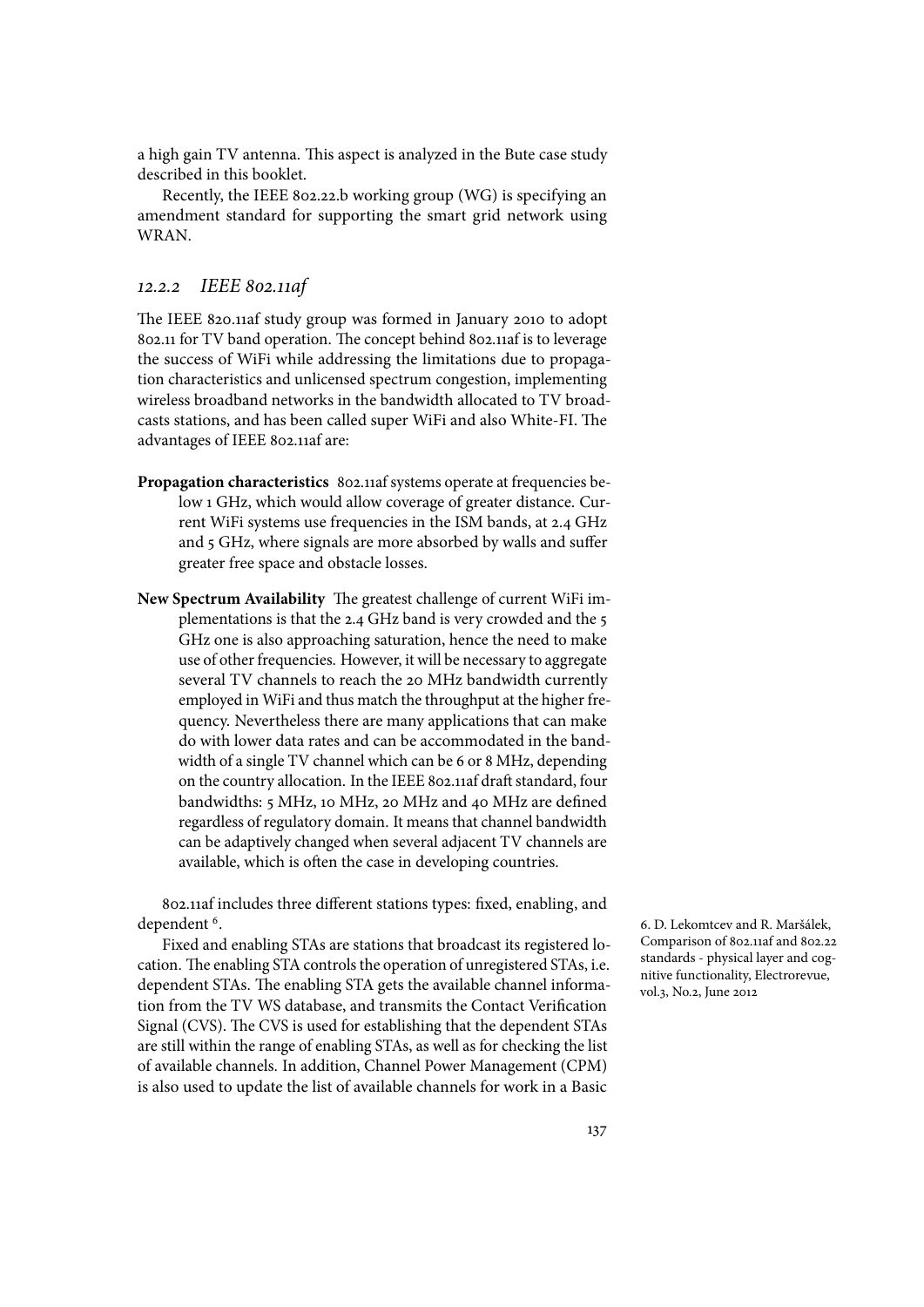Service Set (BSS), change the maximum transmission power or change the channel frequency and bandwidth. Unlike 802.22, which is aimed at outdoors operation, 802.11af also addresses the indoor scenario, in which the new spectrum available and reduced wall absorption can be an advantage. The use of CSMA/CA (Carrier Sense Multiple Access/ Collision Avoidance) is also an advantage here, but at longer distances the TDM (Time Division Multiplexing) used in 802.22 achieves higher throughput while solving the well known hidden node problem of WiFi. On the other hand, WiFi's "listening to the channel before transmitting" protocol provides a mechanism of protection for other secondary users which is lacking in 802.22. Both standards require geolocation accuracy of 50 meters, obtained by GPS, but 802.22 also has an option of terrestrial based position determination.

7. "IEEE P802.11afTM/D1.02 Draft  $\rule{1em}{0.15mm}$  802.11af has not been approved, currently is still a draft Standard <sup>7</sup>.

### 12*.*2*.*3 *IEEE* 802*.*15*.*4*m*

The IEEE 802.15 Task Group 4m (TG4m) is chartered to specify a physical layer for 802.15.4 and to enhance and add functionality to the existing standard 802.15.4-2006 MAC, meeting TV white space regulatory requirements. The amendment enables operation in the available TV white space, supporting typical data rates in the 40 kb/s to 2 Mb/s per second range, to realize optimal and power efficient device command and control applications. Eight proposals for baselines for standard drafting 8. http://www.ieee802.org/15/ were submitted and presented in July 2012  $^8$ .

> The 802.15.4m design inherits the two physical layers specified in 802.15.4g Smart Utilities Networks (SUN), frequency shifting and OFDM, and adds a narrowband OFDM to accommodate different requirements. It also introduces peer-to-peer mesh network architecture in the White Spaces arena, allowing range extension and increased network reliability .

#### 12*.*2*.*4 *IEEE P*1900*.*4*a*

The "Architectural Building Blocks Enabling Network-Device Distributed Decision Making for Optimized Radio Resource Usage in Heterogeneous Wireless Access Networks" was published in February 2009. The IEEE draft standard P1900.4a for "Architecture and interfaces for dynamic spectrum access networks in white space frequency bands" defines additional entities and interfaces to enable efficient operation of white space wireless systems 10.

#### 12*.*2*.*5 *IEEE P*1900*.*7

This standard is a result of the DYSPAN (Dynamic Spectrum Access Networks) Standards Committee Working Group, the successor of IEEE P1900 Standard Committee. They are developing standards related to

Standard for Information Technology - Telecommunications and information exchange between systems - Local and metropolitan area networks - Specific requirements - Part 11: Wireless LAN Medium Access Control (MAC) and Physical Layer (PHY) specifications Amendment 3: TV White Spaces OperationU.S.", June 2011.

pub/TG4m.html

<sup>9</sup> 9. C.-S. Sum, G. Porto Villardi, M. Azizur Rahman, T. Baykas, H. Nguyen Tran, Z. Lan, C. Sun, Y. Alemseged, J. Wang, C. Song, C.-W. Pyo, S. Filin and H. Harada "Cognitive Communication in TV White Spaces: An Overview of Regulations, Standards, and Technology", IEEE Communications Magazine, pp 138-145, July 2013

10. S. Filin, K. Ishizu and H. Harada, "IEEE draft standard P1900.4a for architecture and interfaces for dynamic spectrum access networks in white space frequency bands: Technical overview and feasibility study", 2010 IEEE 21st International Symposium on Personal, Indoor and Mobile Radio Communications Workshops (PIMRC Workshops), pp 15 - 20, September 2010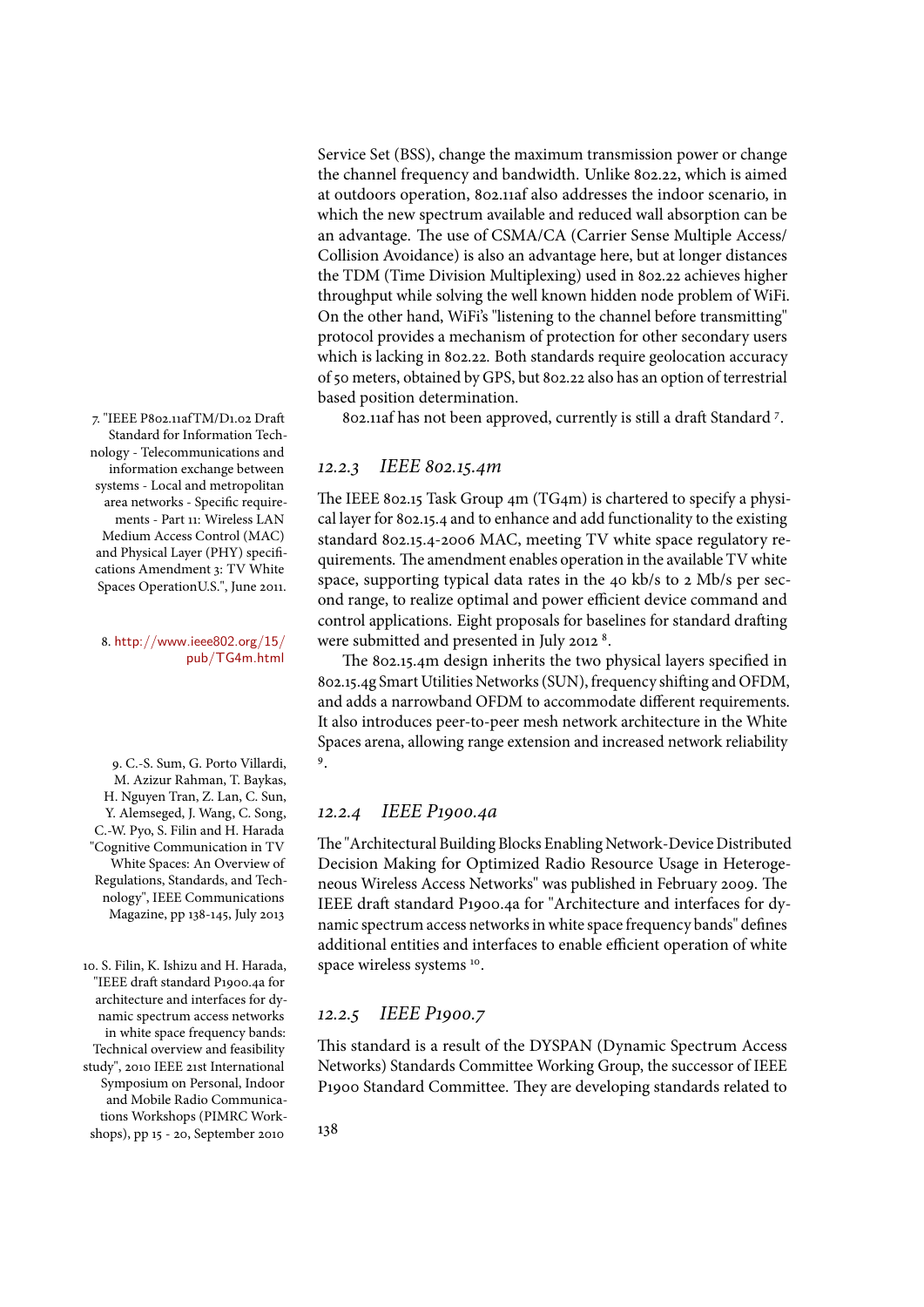dynamic spectrum access with a focus on improved spectrum usage and addressing the 'Radio Interface for White Space Dynamic Spectrum Access Radio Systems Supporting Fixed and Mobile Operation'. The goal is to facilitate a variety of applications, including support of high mobility, both low-power and high-power, short, medium, and long-range, and a variety of network topologies while avoiding causing harmful interference to incumbent users <sup>11</sup>. html . **html** 

#### 12*.*2*.*6 *ECMA*392

ECMA International is the successor of the European Computer Manufacturers Association. Founded in 1961, it has promoted almost 400 standards, most of which have been approved as international standards.

ECMA 392 is a standard that specifies a physical layer and a medium access sub-layer for wireless devices that operate in the TV frequency bands. It was originally published in 2009 with a second edition in June 2012, fully aligned with the 1st edition of ISO/IEC 16504:2011. It is mainly directed at personal and portable wireless devices. The standard aspires to serve a broad range of applications, including multimedia distribution and Internet access. Applications include high speed video streaming and Internet access on personal/portable electronics, home electronics equipment, and computers and peripherals. ECMA 392 also designates a MUX (a session management protocol) sublayer for higher layer protocols and numerous incumbent protection strategies that may be used for protecting the primary spectrum user.

The standard supports flexible network architecture with three types of devices: master, peer and slave, originating different networks topologies including master-slave, peer-to-peer and even mesh. Although in a master slave configuration the master controls the communication, a slave device may also directly communicate with another slave device under the coordination of the master. On the other hand, a peer device can access the channel by distributed reservation without the intervention of the master and therefore can construct a self organizing and self healing ad-hoc network. Two or more networks can share the same channel and may also communicate with each other in a coordinated way. It also opens the possibility to form a large scale network in a mesh topology.

Its target applications are wireless home network and wireless Internet access at campus, park, hotspot and so on. Ecma-392 additionally supports the spectrum sensing functionality to periodically check the existence of incumbent signals on current operating channel. It supports operation in only a single TV channel of 6 MHz, 7 MHz, or 8 MHz according to the regulatory domain.

The medium Access (MAC) design is based on a hybrid medium access architecture which allows reservation based channel access and contention based access. Medium access slots may assume reserved or unreserved form, the former may be invoked periodically for QoS- 11. http://standards.ieee.org/ develop/wg/DYSPAN-1900.7.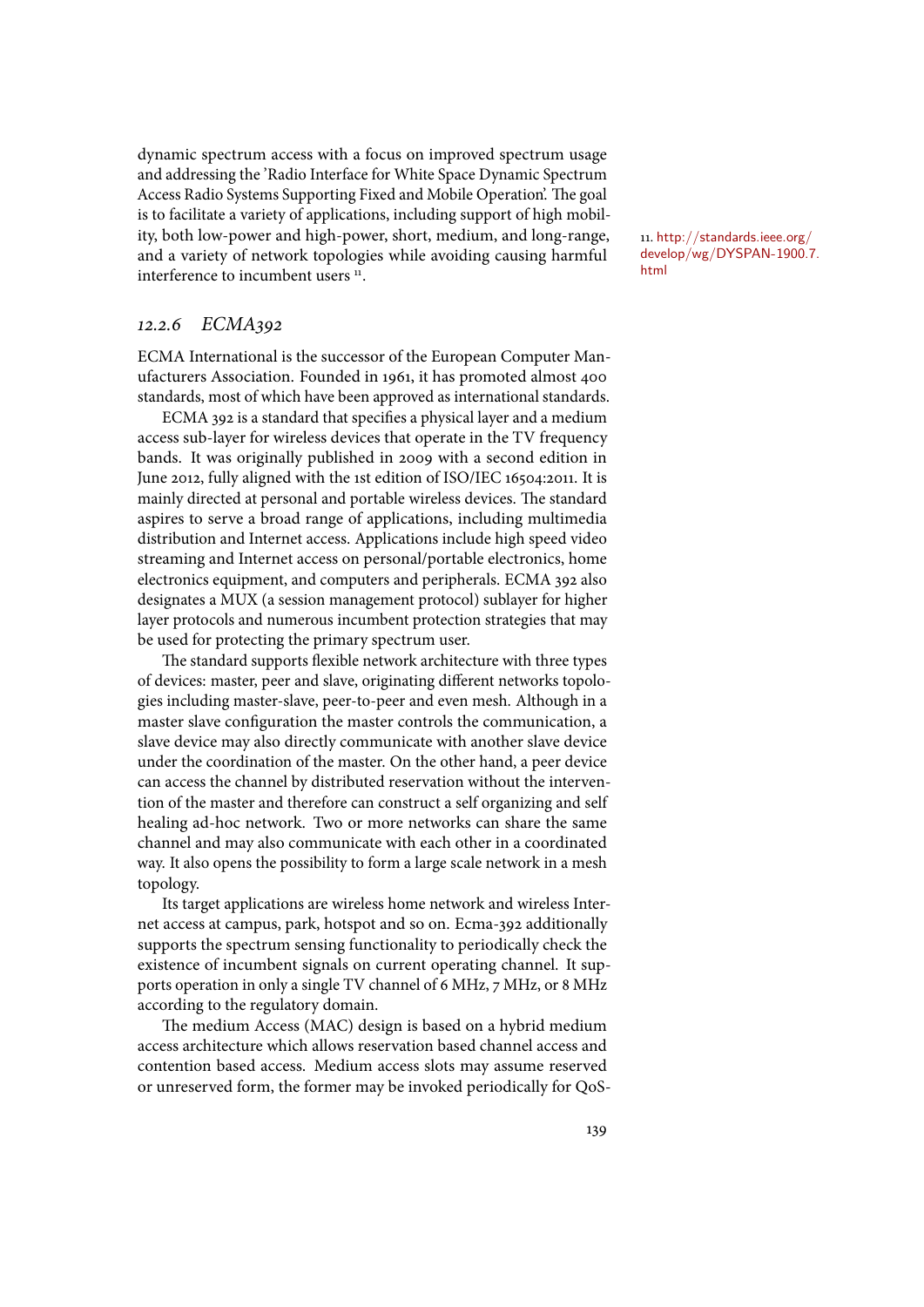contention (PCA), based on four access schemes, including background (BC), best effort (BE), Video (VO) and voice (VI). Highly efficient data transmission is supported by numerous frame processing mechanisms encompassing Frame Aggregation, burst transmission and block acknowledgement (B-ACK). Self coexistence and mitigation of interference between near-located networks is taken care of by additional mecha-ECMA-392.pdf nisms. The standard is freely available <sup>12</sup>.

demanding audio/video stream. The latter may be invoked in prioritized

# 12*.*2*.*7 *IEEE* 802*.*16*h*

This amendment of the 802.16 standard was ratified in July 2010 as "Air Interface for Broadband Wireless Access Systems Amendment 2: Improved Coexistence Mechanisms for License-Exempt Operation" and describes the mechanism for implementing the protocol over which WiMAX (Wireless Microwave Access) is based in uncoordinated operation, licensed or license exempt applications. Although most deployments have been in the 5 GHz band, it can also be applied to lower frequencies and specifically in the TV bands. In general, interference can be caused by licensed user or by other unlicensed users. It is now 13. http://standards.ieee.org/  $\qquad$  superseded and its content is part of IEEE Std 802.16-2012  $^{13}$ .

# 12*.*2*.*8 *ETSI EN* 301 598

This draft of the Harmonized European Standard "White Space Devices (WSD); Wireless Access Systems operating in the 470 MHz to 790 MHz frequency band; Harmonized EN covering the essential requirements of article 3.2 of the R&TTE Directive" was issued in July 2013 and applies to TVWS devices controlled by a geolocation database that operate between 470 MHz and 790 MHz.

14. http://www.etsi.org/deliver/  $\hskip1cm \text{The document is freely downloadable 14.}$ 

It specifies two types of devices; type A, that can have any type of antenna, and type B which can have only integral or dedicated antenna, precluding the use of other antennas. There are also two device categories, master and slave. The master cannot transmit in absence of communications with the approved database (TVWSDB) and the slave cannot transmit in absence of communications with its master. The slave must communicate to its master the corresponding Device Parameters, which will then communicate them along with its own to the corresponding TVWSDB which will use them to compile the Operational Parameters allowed. The master will use this information to produce a list of Channel Usage Parameters to be used for transmission, both for itself and the slaves. This information will be forwarded to the TVWSDB. Equipment must comply with one of the five Device Emission Classes according with the level of emission leakage on adjacent channels. A detailed list of tests to be performed in the devices is described in the document.

12. http://www.ecma-international. org/publications/files/ECMA-ST/

findstds/standard/802.16h-2010. html

etsi\_en/301500\_301599/301598/ 01.00.00\_20/en\_301598v010000a. pdf